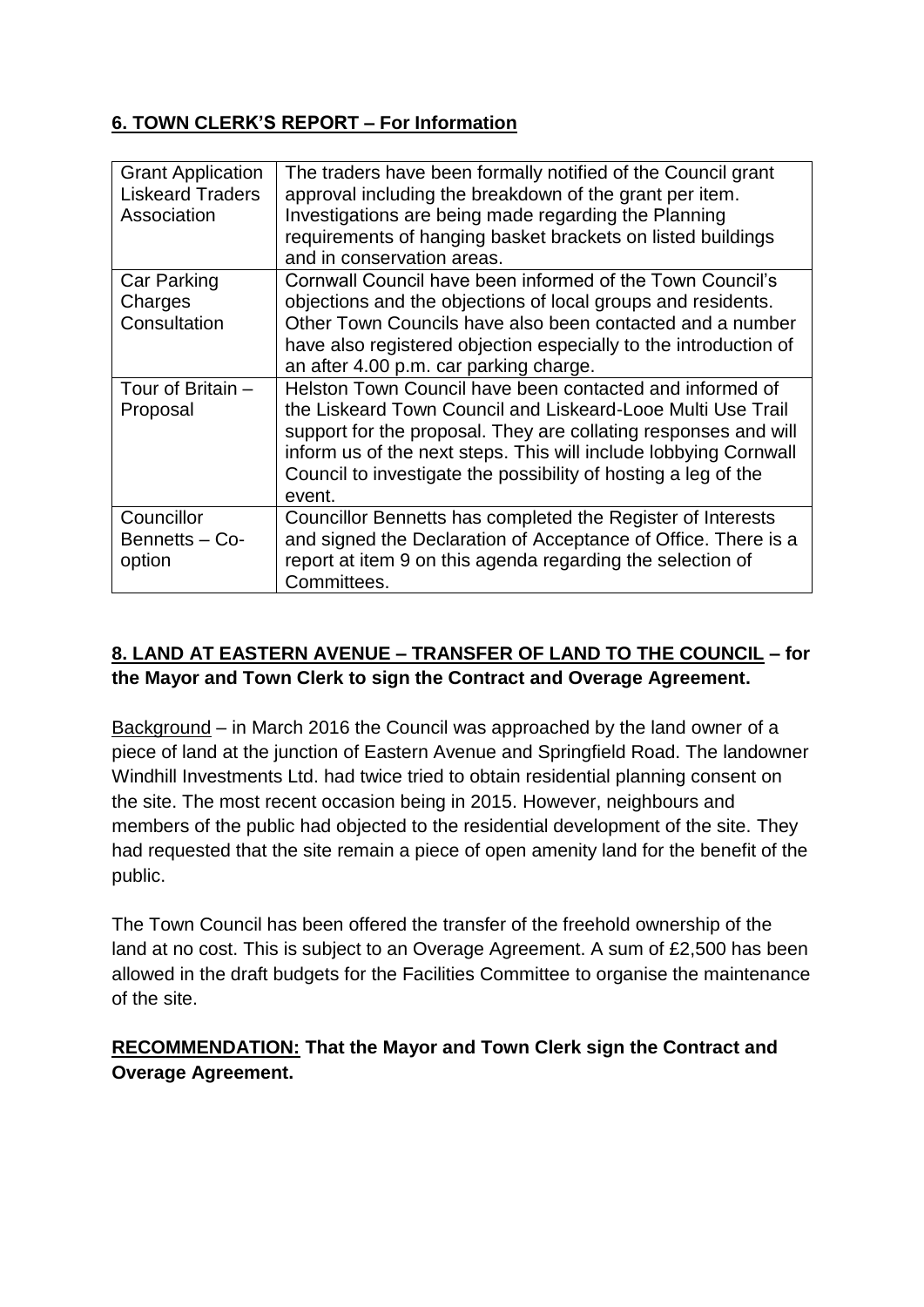# **9. COMMITTEE MEMBERSHIP COUNCILLOR BENNETTS – to approve Councillor Tyler Bennetts as a Member of the Communications and Engagement and Planning Committees**

Background – The Special Council meeting held on 13th December 2016 approved the co-option of Tyler Bennetts as a Councillor. Councillor Bennetts has attended a Committee meeting cycle. He has asked to become a member of the Communications and Engagement Committee and the Planning Committee.

### **RECOMMENDATION: That the Council approves Councillor Bennetts as a Member of the Communications and Engagement Committee and the Planning Committee.**

### **11. REMEMBRANCE DAY – ROAD CLOSURE APPLICATIONS – to receive the response of the Police and consider whether the Town Council should take on the role of making the road closure application for Remembrance Day Parades**

Update – At the  $6<sup>th</sup>$  December 2016 meeting of the Council, a request was considered from the Royal British Legion Liskeard branch for the Town Council to take over making application for road closure notices associated with the Remembrance Day Parade.

It was reported that contact with the Police and the former Town Clerk Brenda Furse had indicated that the role of making application for the road closure notices falls with Police. However, owing to a work pressure constraints, the Police requested the Town Council undertake making application for such notices.

Insurance – The advice of the Council's insurance brokers WPS was reported to the last meeting of Council. Their advice is:

"If the only involvement by Liskeard Town Council is to apply for the road closure for the annual Remembrance Day Parade, then your legal liability for this will be insured at no extra charge. What you must be careful about, however, if taking on more duties for the event or offering to provide insurance, whilst Royal British Legion remain in overall charge."

The Council decided to ask the Police why they were not able to make application for the road closure notices. The view of the Police has been obtained: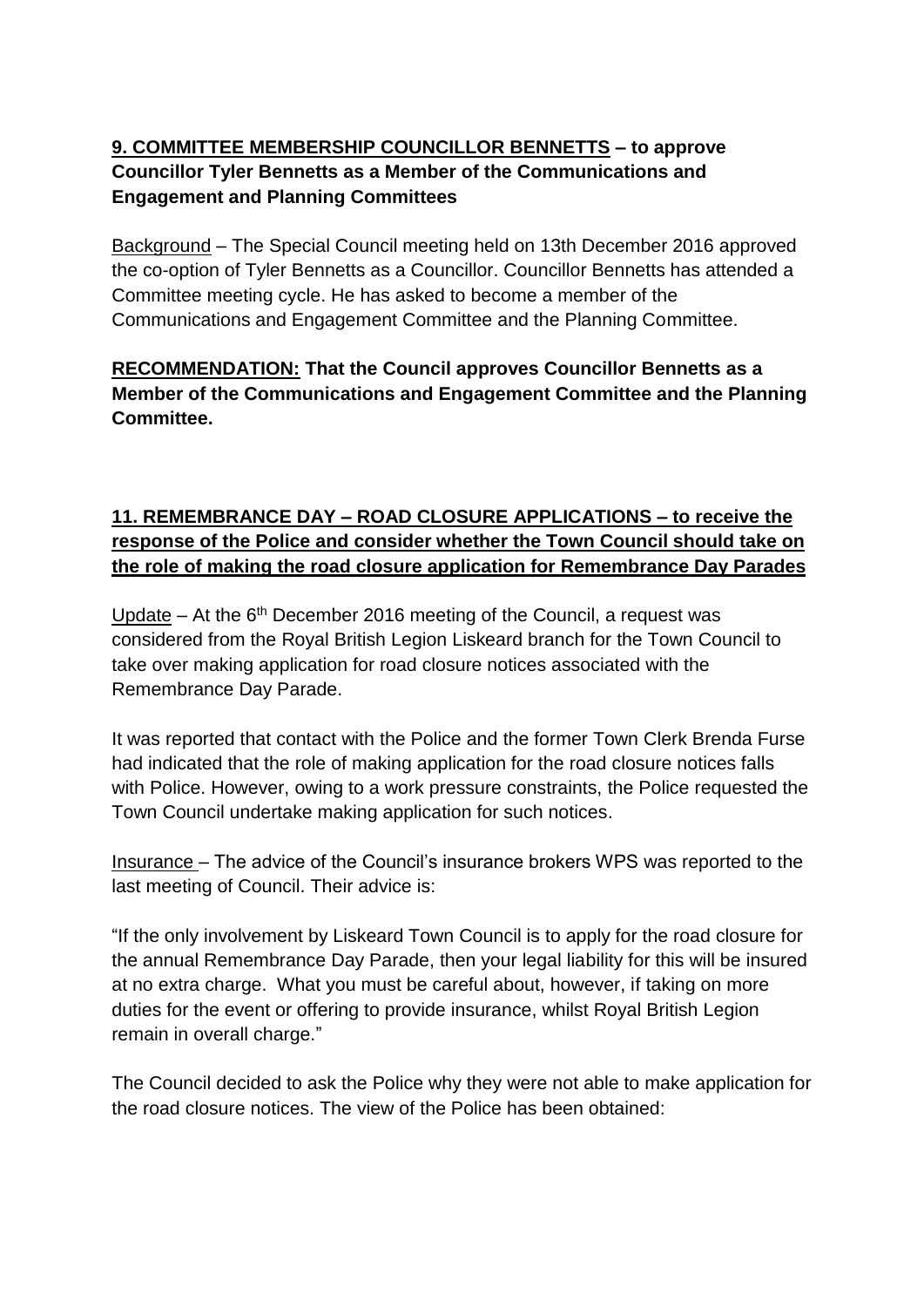"Dear Steve,

Essentially if you want to retain the parade and events as usual for Remembrance Sunday it will now have to be treated as a pre-planned event just like all the other similar events in the town. **Going forward the police teams in each town are simply too small to be able to manage all the road closure points so it makes sense for the event to be managed by the Town Council now as you have the trained staff who manage the other parades during the year. It also make sense that the town council completes the Road Closure Application.**

Looe does not have a parade, just has a service at their memorial on Buller Quay, The Saltash town event is arranged between the Legion and Town Council who apply for their Road Closure and in 2016 had a traffic management company to help too.

Torpoint town is similar to Saltash where the town applies for the Road Closure and Section 8 trained staff put out the signage.

### **My staff and I will continue to be on traffic points for the parade and assist on the day as happens in the other three towns, but there are simply not enough of us any more to manage this event as we have done before.**

I hope this clarifies the police position

Sgt Jo Williams"

Note – It has been clarified with the Police that the Town Council does not staff the road closures. They are staffed by the Lions and other volunteers.

Saltash Town Council have been contacted and they indicate that "We use a chapter 8 contractor to apply, manage and implement our road closures."

Torpoint Town Council have been contacted and they indicate that "The Remembrance Day Parade is organised by the RBL but has links with the Town Council.... Because of the other large events and parades in the town that are organised by the Town Council (for example the Freedom Of Torpoint that involves around 300 from HMS Raleigh marching) the road closures and marshalling is organised by the same person. He is section 8 trained and the Town Council provides the road closure signs, some of the marshalls and various levels of support (for our events - all of it).

Town Clerks Comments – The Police view is reported as being that they do not have the capacity to make the road closure notices. The Royal British Legion are nominally in charge of the national and local event organising of the Remembrance Day Parades. However, the capacity of the local RBL branches will vary according to